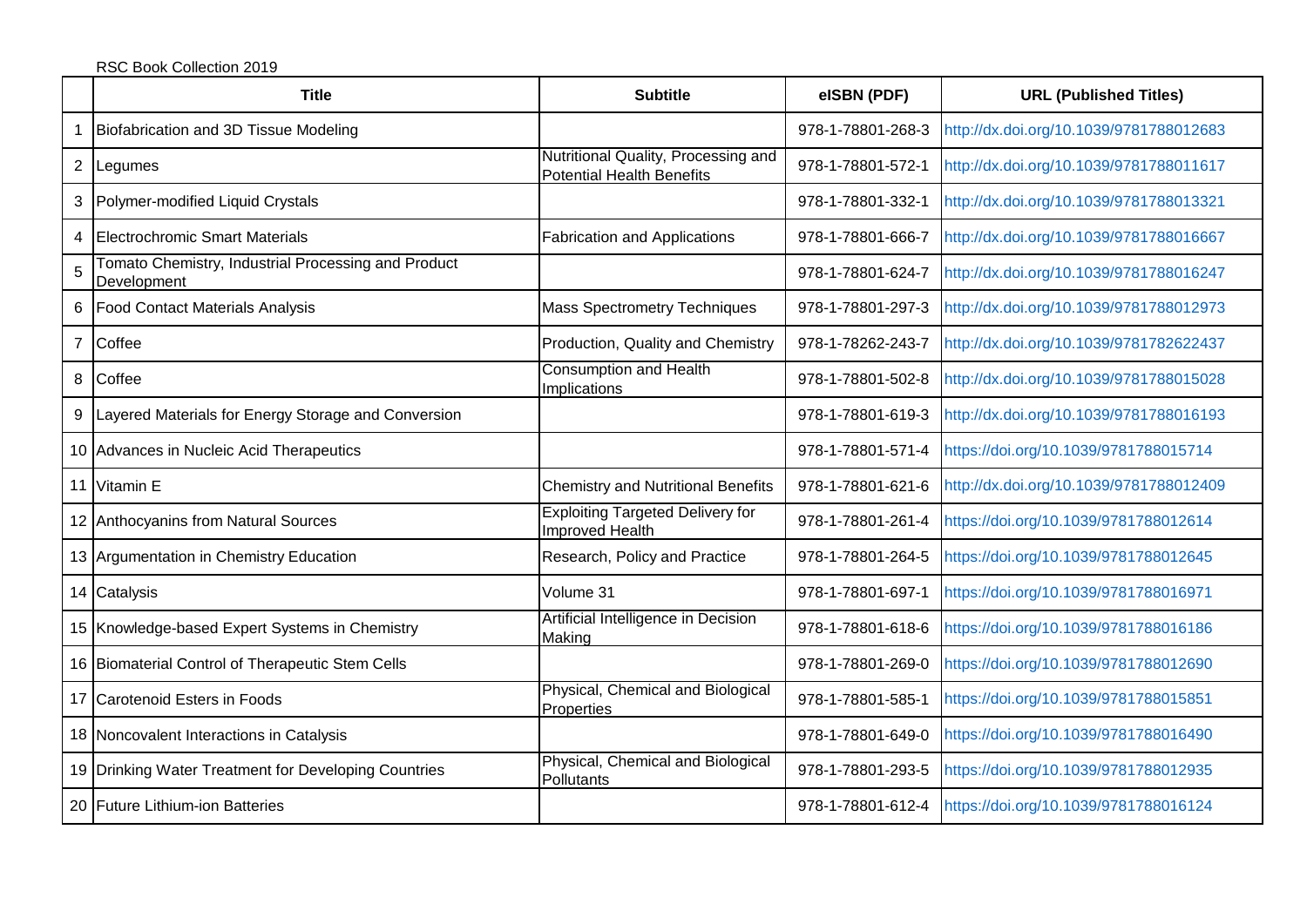|    | <b>Title</b>                                                                                    | <b>Subtitle</b>                                               | eISBN (PDF)       | <b>URL (Published Titles)</b>         |
|----|-------------------------------------------------------------------------------------------------|---------------------------------------------------------------|-------------------|---------------------------------------|
|    | 21 3D Printing in Chemical Sciences                                                             | <b>Applications Across Chemistry</b>                          | 978-1-78801-574-5 | https://doi.org/10.1039/9781788015745 |
|    | 22 Carbon Nanomaterials in Hydrogenation Catalysis                                              |                                                               | 978-1-78801-755-8 | https://doi.org/10.1039/9781788017558 |
|    | 23 Organophosphorus Chemistry                                                                   | Volume 48                                                     | 978-1-78801-698-8 | https://doi.org/10.1039/9781788016988 |
|    | 24 Smart Membranes                                                                              |                                                               | 978-1-78801-637-7 | https://doi.org/10.1039/9781788016377 |
|    | 25 Metal-based Anticancer Agents                                                                |                                                               | 978-1-78801-645-2 | https://doi.org/10.1039/9781788016452 |
|    | 26 Synthetic Glycomes                                                                           |                                                               | 978-1-78801-657-5 | https://doi.org/10.1039/9781788016575 |
|    | 27 The Nature of the Chemical Concept                                                           | <b>Re-constructing Chemical</b><br>Knowledge in Teaching and  | 978-1-78801-361-1 | https://doi.org/10.1039/9781788013611 |
|    | 28 Eggs as Functional Foods and Nutraceuticals for Human Health                                 |                                                               | 978-1-78801-383-3 | https://doi.org/10.1039/9781788013833 |
|    | 29 MicroRNAs in Diseases and Disorders                                                          | <b>Emerging Therapeutic Targets</b>                           | 978-1-78801-642-1 | https://doi.org/10.1039/9781788016421 |
|    | 30 Amino Acids, Peptides and Proteins                                                           | Volume 44                                                     | 978-1-78801-700-8 | https://doi.org/10.1039/9781788013857 |
| 31 | Nanoparticle Design and Characterization for Catalytic<br>Applications in Sustainable Chemistry |                                                               | 978-1-78801-629-2 | https://doi.org/10.1039/9781788016292 |
|    | 32 Indoor Air Pollution                                                                         |                                                               | 978-1-78801-617-9 | https://doi.org/10.1039/9781788016179 |
|    | 33 Rapid Antibody-based Technologies in Food Analysis                                           |                                                               | 978-1-78801-632-2 | https://doi.org/10.1039/9781788016322 |
|    | 34 Green Chemistry for Surface Coatings, Inks and Adhesives                                     | Sustainable Applications                                      | 978-1-78801-299-7 | https://doi.org/10.1039/9781788012997 |
|    | 35 Emerging Drugs and Targets for Multiple Sclerosis                                            |                                                               | 978-1-78801-607-0 | https://doi.org/10.1039/9781788016070 |
|    | 36 Green Synthetic Processes and Procedures                                                     |                                                               | 978-1-78801-613-1 | https://doi.org/10.1039/9781788016131 |
|    | 37 Cytotoxic Payloads for Antibody-Drug Conjugates                                              |                                                               | 978-1-78801-289-8 | https://doi.org/10.1039/9781788012898 |
|    | 38 Powder Flow                                                                                  | Theory, Characterisation and<br>Application                   | 978-1-78801-610-0 | https://doi.org/10.1039/9781788016100 |
|    | 39 Recording Science in the Digital Era                                                         | From Paper to Electronic<br>Notebooks and Other Digital Tools | 978-1-78801-633-9 | https://doi.org/10.1039/9781788016339 |
|    | 40 The Micronucleus Assay in Toxicology                                                         |                                                               | 978-1-78801-360-4 | https://doi.org/10.1039/9781788013604 |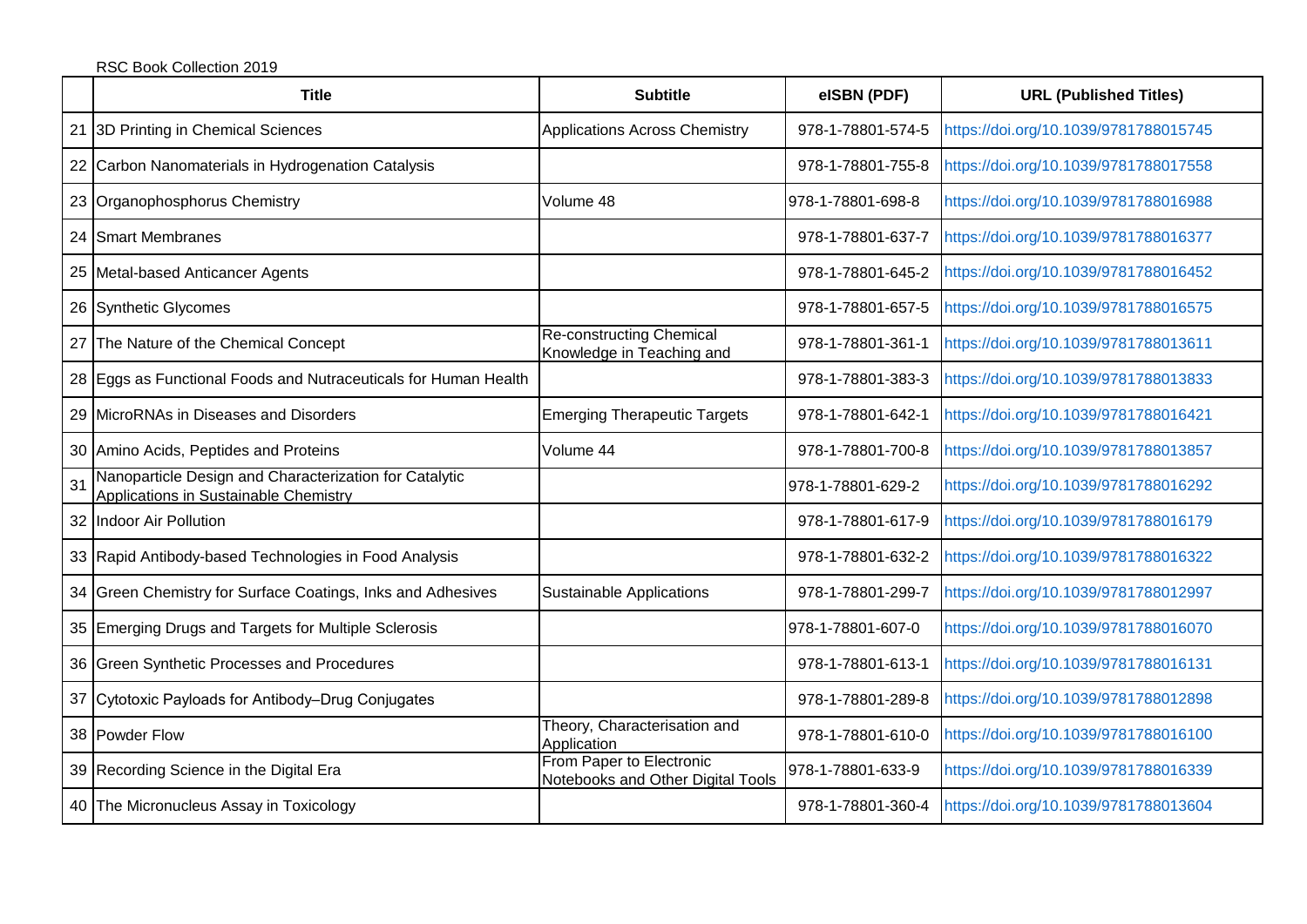|    | <b>Title</b>                                                          | <b>Subtitle</b>                                                                      | eISBN (PDF)       | <b>URL (Published Titles)</b>         |
|----|-----------------------------------------------------------------------|--------------------------------------------------------------------------------------|-------------------|---------------------------------------|
|    | 41   Antimicrobial Materials for Biomedical Applications              |                                                                                      | 978-1-78801-263-8 | https://doi.org/10.1039/9781788012638 |
|    | 42 Nanoparticle-Protein Corona                                        | <b>Biophysics to Biology</b>                                                         | 978-1-78801-630-8 | https://doi.org/10.1039/9781788016308 |
| 43 | NMR Methods for Characterization of Synthetic and Natural<br>Polymers |                                                                                      | 978-1-78801-648-3 | https://doi.org/10.1039/9781788016483 |
|    | 44 Forensic Analytical Methods                                        |                                                                                      | 978-1-78801-611-7 | https://doi.org/9781788016117         |
|    | 45 Cutaneous Photoaging                                               |                                                                                      | 978-1-78801-598-1 | https://doi.org/9781788015981         |
|    | 46 Immunosensors                                                      |                                                                                      | 978-1-78801-616-2 | https://doi.org/9781788016162         |
|    | 47 Solar Energy Capture Materials                                     |                                                                                      | 978-1-78801-351-2 | https://doi.org/9781788013512         |
|    | 48 Bioinspired Inorganic Materials                                    | <b>Structure and Function</b>                                                        | 978-1-78801-580-6 | https://doi.org/9781788015806         |
|    | 49 Peptide Therapeutics                                               | Strategy and Tactics for Chemistry, 978-1-78801-644-5<br>Manufacturing, and Controls |                   | https://doi.org/9781788016445         |
|    | 50 Cucurbituril-based Functional Materials                            |                                                                                      | 978-1-78801-595-0 | https://doi.org/9781788015950         |
|    | 51 Electronic Waste Management 2nd Edition                            |                                                                                      | 978-1-78801-878-4 | https://doi.org/9781788018784         |
|    | 52 Synthetic Polymer Chemistry                                        | Innovations and Outlook                                                              | 978-1-78801-646-9 | https://doi.org/9781788016469         |
|    | 53 Environmental Radiochemical Analysis VI                            |                                                                                      | 978-1-78801-773-2 | https://doi.org/9781788017732         |
|    | 54 Magnesium Batteries                                                | <b>Research and Applications</b>                                                     | 978-1-78801-640-7 | https://doi.org/9781788016407         |
|    | 55 Flow Chemistry                                                     | Integrated Approaches for Practical<br>Applications                                  | 978-1-78801-609-4 | https://doi.org/9781788016094         |
|    | 56 Photochemistry                                                     | Volume 47                                                                            | 978-1-78801-652-0 | https://doi.org/9781788016520         |
|    | 57 DNA Techniques to Verify Food Authenticity                         | Applications in Food Fraud                                                           | 978-1-78801-602-5 | https://doi.org/9781788016025         |
|    | 58 Advanced Gas Chromatography in Food Analysis                       |                                                                                      | 978-1-78801-575-2 | https://doi.org/9781788015752         |
|    | 59 Resource Recovery from Wastes                                      | Towards a Circular Economy                                                           | 978-1-78801-635-3 | https://doi.org/9781788016353         |
|    | 60 Handbook of Food Structure Development                             |                                                                                      | 978-1-78801-615-5 | https://doi.org/9781788016155         |